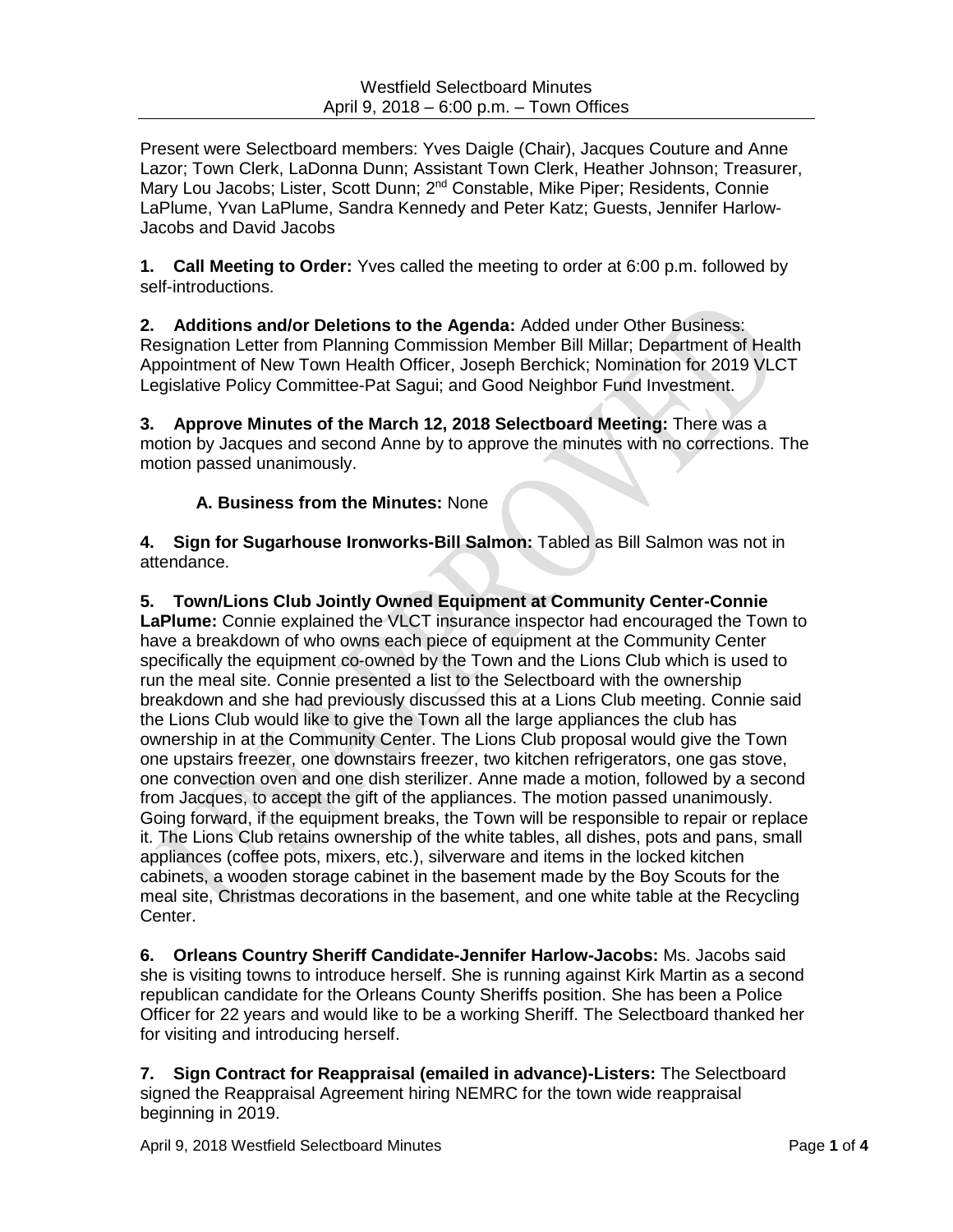**8. Corrow Basin Rd.-Sandra Kennedy:** Sandra Kennedy asked the Selectboard for whatever help the Town could give with plowing and sanding on Corrow Basin, especially when it is icy or there is too much snow to push back. She explained she has her disabled mother and her disabled fiancé living at this location. Her driveway, approximately ¼ mile in from Balance Rock Road, is on the class 4 portion of Corrow Basin. She said she is looking for a safe road the ambulance would be able to drive down. The Selectboard explained that the Town is not responsible to plow, sand or do road maintenance on a class 4 road. Jacques suggested that whoever plows for them should also have a sander. Jacques suggested the Selectboard could discuss it further and see if there is a solution. Sandra explained they don't have an objection to pay to have a safe road but they can't seem to get on a plow drivers schedule that has a sander. Yves said the town will do what they can to help.

## **9. Treasurer's Report:**

**A. Approve Warrants for Expenditures Dated 3/21, 3/28 and 4/4/18:** There was a motion by Jacques and second by Anne to approve the warrants as listed. The motion passed.

**B. Follow up-Kennison Equipment in Town Buildings:** Eric Kennison said he has coverage for all of his equipment. He has a fire liability policy for coverage of equipment off site. Eric would like to see the town reciprocate with the same coverage for his equipment if the accident should be the towns fault. Mary Lou stated we currently pay \$17,986 all insurance coverage for all the town buildings per year. She will discuss this further with VLCT to clarify our coverage.

**10. Discuss Request for Proposal for Mowing Contract:** An ad will be placed in the Newport Daily Express running on Friday, April 13th with the deadline to turn in bids being Tuesday, April 24th by 4 p.m. The date to open the bids will be April 25th at 8 a.m.

**11. Review/Adopt Local Emergency Operations Plan (LEOP) due 5/1/18-Anne Lazor:** The draft of the LEOP document was reviewed with additions/corrections being made. A revised copy will be emailed prior to the April 25th meeting. It will be adopted at that time to meet the May 1<sup>st</sup> deadline.

**12. Dog License Update-LaDonna Dunn:** LaDonna stated there are 18 delinquent dogs left to be licensed as of 4 p.m. on April 9<sup>th</sup>.

**13. New Fax/Copier Contract-LaDonna Dunn:** LaDonna said the fax machine needs to be replaced because it is not able to feed papers into the machine properly. Rather than purchasing another separate piece of machinery she proposed upgrading the current copier to a newer model that has a built in fax board. The current copy machine lease is up in one year and can be upgraded now for approximately \$10 more per month which includes the fax service and service contract. There was a motion by Jacques and second by Anne to approve a new 60 month contract for a Canon imageRunner Advance 4535i for \$89/month and a service contract which includes service calls, toner, travel, drum replacement and 2,500 copies per month for \$22.25/month. The motion passed unanimously. Copy overages will be billed on a quarterly basis.

**14. Trash Dumping on Balance Rock Road:** Pat Sagui sent an email reporting there was a large amount of trash dumped on Balance Rock Road across from Kettle Farm Road. Some papers were retrieved with names. Yves will contact the Sheriff to see what can be done about this and he will clean up the garbage.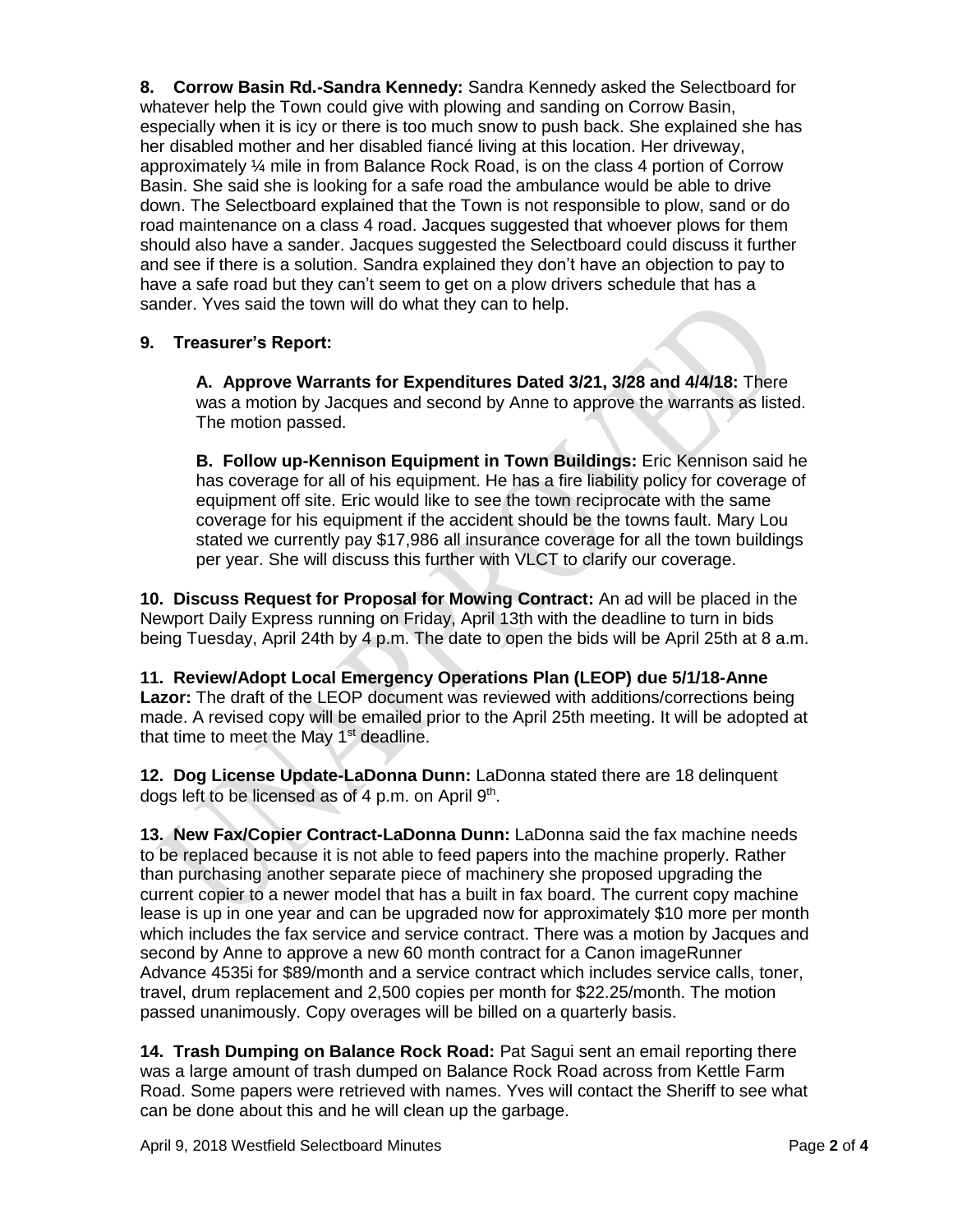### **15. Community Center Updates:**

**A. Bench Donation by Jade Tuttle:** A young lady named Jade Tuttle has raised money to donate a bench, in honor of her mother, to the Town of Westfield. Jade's mother liked to attend the Texas Holdem Tournaments held at the Community Center. Jade wanted to raise money to have a bench placed near the Community Center honoring her mother who passed away in 2017. The Lions Club will place a plaque on the bench with the mothers name (Kelsey Blanchard-Rollo) if the Town accepts the gift. There was a motion by Yves and second by Anne to accept the gift on behalf of the Town. The motion passed unanimously. Jacques offered to get prices on benches. The Clerk will be in touch with the family to make the arrangements.

### **16. Road Updates:**

**A. Approve NVDA's Proposal to Complete Road Erosion Inventory for MRGP:** An email was read from Frank Maloney at NVDA. He was confirming that NVDA can provide the Town with a Municipal Roads General Permit (MRGP) compliant Road Erosion Inventory in 2018 at no cost to the Town. NVDA received grant money to do the road inventory and approached Westfield and Jay with this proposal. NVDA has partnered with Northwoods Stewardship Center and it's possible the Town can get some class 4 road remediation through this inventory. This would be a savings to us while making those segments of class 4 roads compliant with the new MRGP regulations. There was a motion by Jacques and a second by Anne to work with NVDA to complete the Road Erosion Inventory. The motion passed unanimously. The work is scheduled to begin in early June.

**B. Corrow Basin:** The Selectboard had further discussion about Sandra Kennedy's request for help them with plowing and sanding Corrow Basin. The Selectboard felt the best solution would be for whoever plows the road for them to also have sanding capabilities. The Selectboard will try to find some suggestions of people who have the equipment to plow and sand and pass them along to Sandra.

**C. Solar Radar Speed Limit Signs on Route 100:** This was to be discussed at the annual AOT District 9 meeting which took place in March and the discussion did not take place. Mary Lou will contact Eric Pope to figure out how to get things rolling so we can get the two signs approved at Town Meeting ordered and installed this year.

**17. Sheriff's Report for February:** There were 16.5 patrol hours and \$386 in fines reported for February.

#### **18. Other Business:**

**A. Thank you Letter from Northeast Kingdom Council on Aging:** A letter from Meg Burmeister, Executive Director, was read thanking the residents and Selectboard of Westfield for the continued support of their work.

**B. Thank you Letter from Country Riders Snowmobile Club:** A letter from Ron Merrill, Trail Coordinator/Groomer Manager, was read thanking the Town of